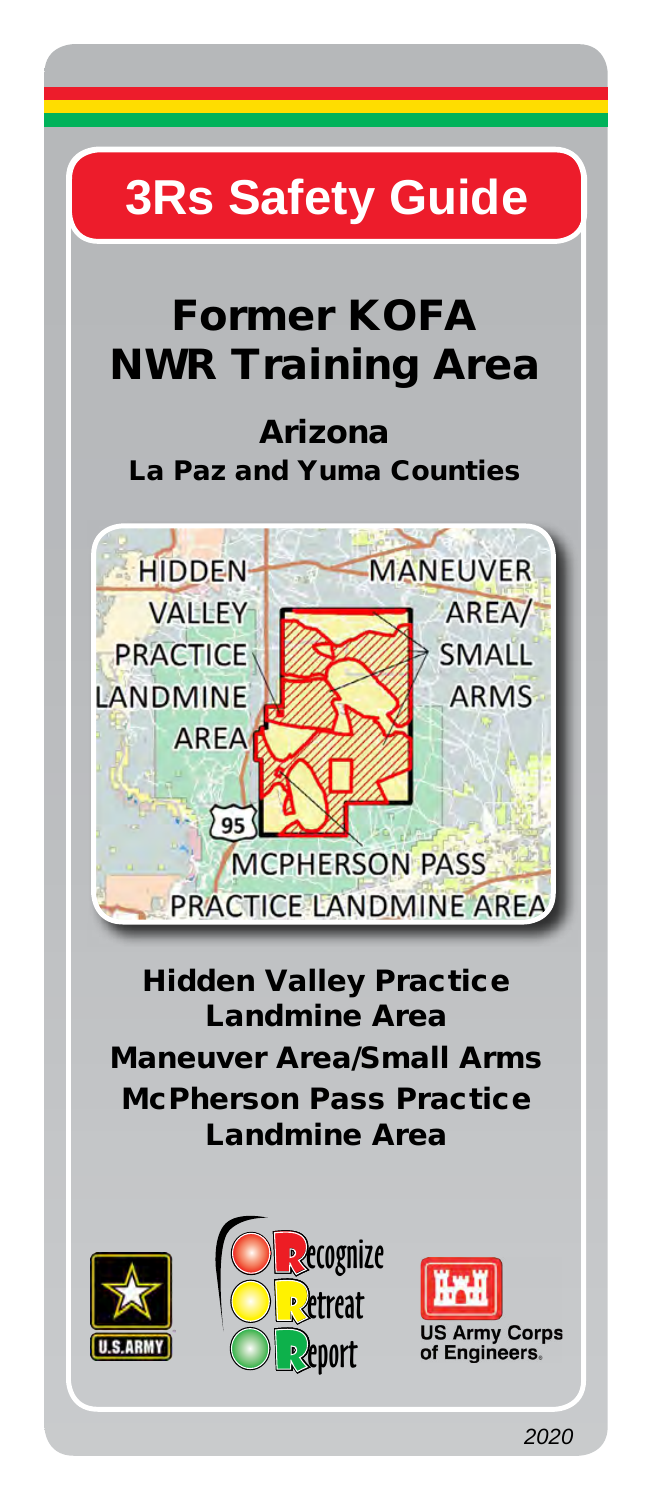## **Introduction**

The purpose of this guide is to provide information about the military training activities that took place at the former KOFA NWR Training Area and to raise awareness of the explosive hazards that may exist at the property.

The former KOFA NWR Training Area was used from 1942 to 1944 by the U.S. military as part of the California Arizona Maneuver Area (CAMA). The training area was used for infantry and mechanized units training, as well as for the development of desert warfare techniques and training methods. Several areas of the KOFA NWR Training Area have been identified through historical research and site visits as having potential explosive hazards. These areas include the Hidden Valley Practice Landmine Area, Maneuver Area/Small Arms and McPherson Pass Practice Landmine Area. The munitions known or suspected to have been used at the property include medium caliber munitions, riot control materials, practice land mines and small arms ammunition.

The former KOFA NWR Training Area is located just east of U.S. Highway 95, between Yuma and Quartzsite in La Paz and Yuma counties, Arizona. The land is publicly owned and is used as a National Wildlife Refuge and for various forms of **recreation** 

Because explosive hazards associated with military munitions from past military training may remain at the KOFA NWR Training Area, the U.S. Army Corps of Engineers recommends that landowners and visitors follow the 3Rs of Explosives Safety – Recognize, Retreat and Report.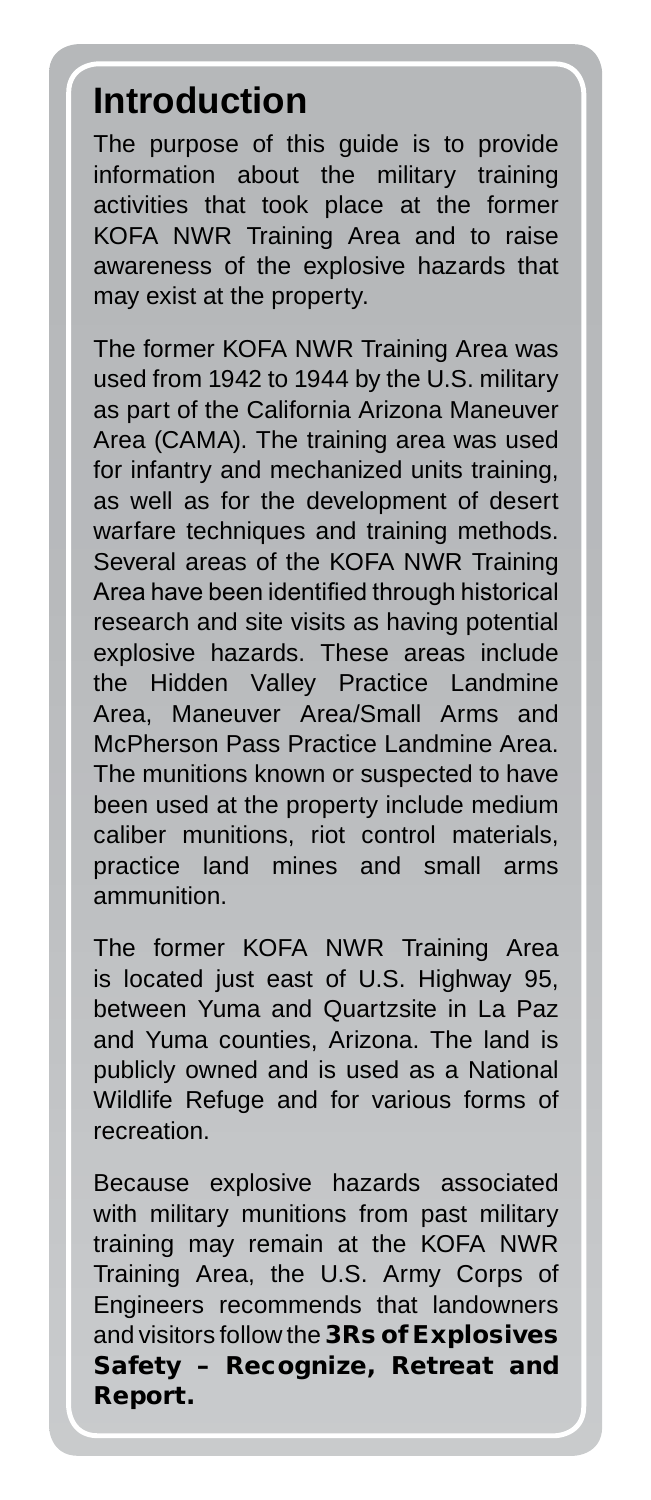

**Soldiers outside tent city at the former KOFA National Wildlife Refuge Training Area, 1940s**

# **Frequently Asked Questions**

### Q: *What types of potential hazards exist?*

A: Military munitions, such as medium caliber munitions, riot control materials, practice land mines and small arms ammunition, were potentially used at the former KOFA NWR Training Area. The U.S. Army Corps of Engineers is unable to rule out the presence of munitions that may pose an explosive hazard.

### Q: *What do I do if I suspect I may have come across a military munition?*

A: If you suspect you may have come across a military munition, the best way to ensure your safety is to follow the 3Rs of Explosives Safety: **R**ecognize – when you may have encountered a munition and that munitions are dangerous; **R**etreat – do not approach, touch, move or disturb it, but carefully leave the area; and **R**eport – call **911** and advise the police of what you saw and where you saw it.

### Q: *What are the findings of the work that the government has completed?*

A: Historical research and site inspections indicate that military munitions were potentially used at this area, and some munitions may remain on the



property. The U.S. Army Corps of Engineers has determined that further investigation is required at the former KOFA NWR Training Area.

### Q: *What will be done next?*

A: The U.S. Army Corps of Engineers will make explosives safety education material that is based on the 3Rs available to landowners and the community. Additionally, it will coordinate with landowners as it plans required response activities.

### Q: *Where can I get more information?*

A: For more information, call the Formerly Used Defense Sites Information Center toll-free number 1-855-765-FUDS (3837). Additional information can be found by searching on the property name, KOFA NWR, in the Geographic Information System tool on the Formerly Used Defense Sites website at www.fuds.mil.

# Follow the 3Rs of Explosives Safety



when you may have encountered a munition and that munitions are dangerous.



do not approach, touch, move or disturb it, but carefully leave the area.



call 911 and advise the police of what you saw and where you saw it.